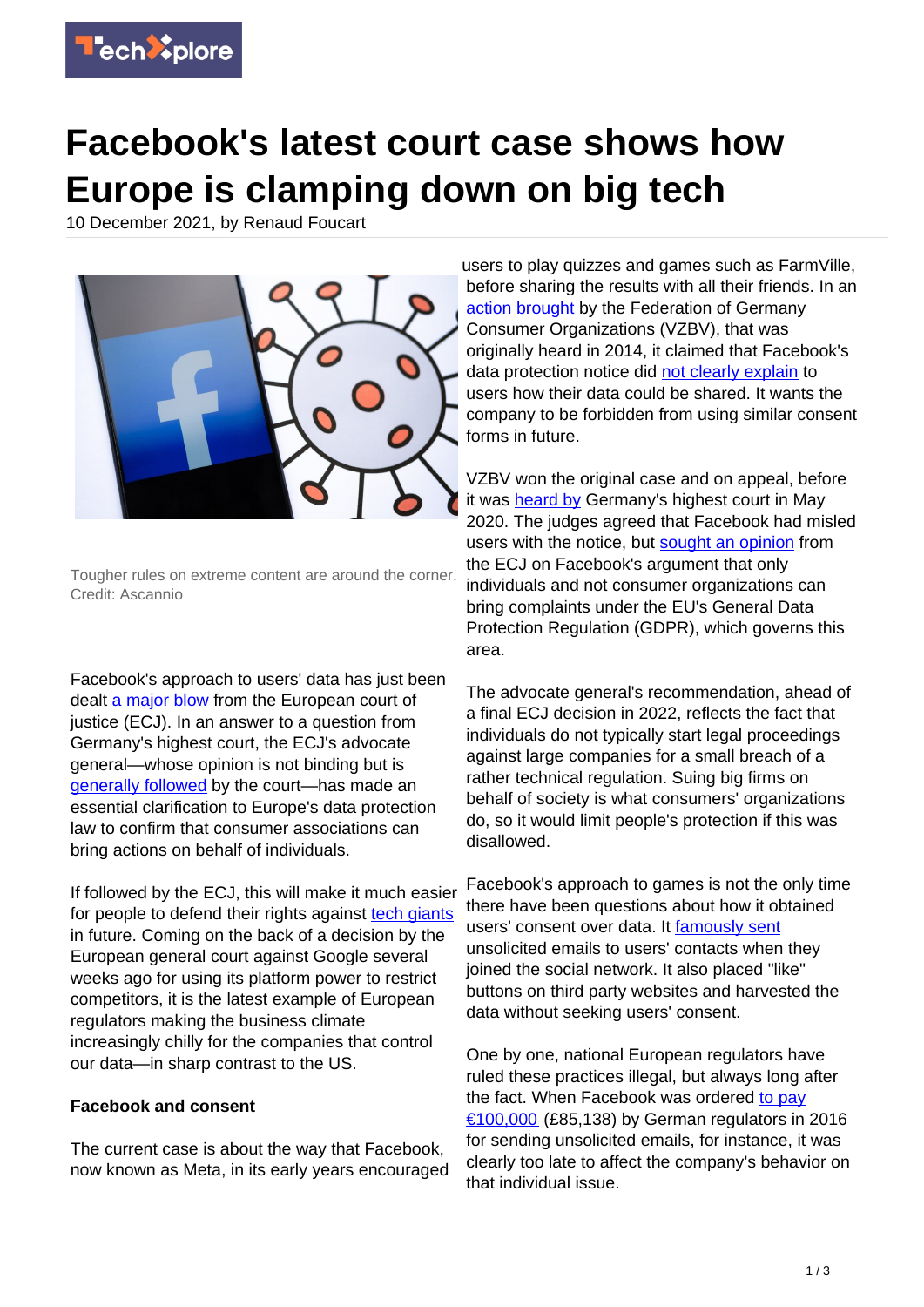

VZBV has been at the forefront of fighting to make to block what has become big tech's major strategy tech giants accountable for customer data since the to attract new users: identifying non-profitable but early 2010s, though not always successfully. It [failed in an attempt](https://www.cbsnews.com/news/germany-facebook-court-case-privacy-settings-terms-of-use-brought-vzbz/) to stop Facebook claiming its platform is "free and will always be," while making users pay with their private data. It was also unable to require the company to allow users to [adopt a](https://edition.cnn.com/2014/09/16/living/facebook-name-policy/) [pseudonym](https://edition.cnn.com/2014/09/16/living/facebook-name-policy/). Facebook had resisted citing safety concerns, but perhaps also because data on identifiable consumers [is more valuable](https://www.theguardian.com/technology/2012/aug/02/facebook-share-price-slumps-20-dollars) than anonymous ones.

## **The GDPR and future regulations**

As Facebook and other social media companies have continued to develop new techniques to [harvest consumer data](https://www.reuters.com/article/us-facebook-privacy-tracking-idUSKBN1HM0DR), the GDPR was adopted by the EU in 2018 as a general framework to clarify the rules. It gives users more control and rights over their own data, requiring clear consent before it can be used.

Pending a decision on consumer organizations, the regulators consider this patronizing, with the ECJ has [already recently decided](https://curia.europa.eu/jcms/upload/docs/application/pdf/2021-06/cp210103en.pdf) that national privacy watchdogs can directly fine tech firms under **[dominant firm](https://supreme.justia.com/cases/federal/us/540/02-682/)** is free to exploit its consumers. the GDPR for breaches affecting their citizens. Facebook had claimed only the Irish authority was competent, since its EU headquarters are there. A forthcoming [ECJ case](https://www.internetjustsociety.org/one-way-ticket-to-luxembourg-facebook-v-bundeskartellamt-at-the-ecj) will look at giving similar powers to antitrust authorities.

The EU rules around big tech are also set [to be](https://www.politico.eu/article/europe-digital-markets-act-dma-digital-services-act-dsa-regulation-platforms-google-amazon-facebook-apple-microsoft/) [strengthened](https://www.politico.eu/article/europe-digital-markets-act-dma-digital-services-act-dsa-regulation-platforms-google-amazon-facebook-apple-microsoft/) in 2022 with the [Digital Services Act](https://digital-strategy.ec.europa.eu/en/policies/digital-services-act-package) and [Digital Markets Act](https://www.euractiv.com/section/digital/news/eu-parliaments-key-committee-adopts-digital-markets-act/). This package of extra restrictions is set to include curbing the uncontrolled spread of unverified and often hateful content, with the potential for penalties of 10% of a company's annual revenue.

And for [all the talk](https://www.bbc.co.uk/news/technology-58340333) of a bonfire of EU data protection rules after Brexit, the forthcoming UK Online Safety Bill goes arquably even further in the same direction, with not only similar fines but potential prison sentences for executives over breaches. The bill may [even make](https://www.thetimes.co.uk/article/online-safety-bill-to-make-tech-giants-tackle-scams-5v3d85q9v) Facebook responsible for scams by other companies advertising on the platform.

Major EU countries such as Germany, France and the Netherlands [also want](https://www.ft.com/content/e0248106-e6d5-4b2a-aaef-b52d464dcc03) the Digital Services Act successful internet companies, and buying their technology and user base. The UK is now decisively on the same path, as the Competition and Market Authority [just ordered](https://www.ft.com/content/af93369a-56fe-4d79-ad68-42e40404291f) Facebook/Meta to sell Giphy, the largest repository of GIFs on the internet, which [it bought](https://slate.com/technology/2021/11/meta-told-to-sell-giphy-in-first-major-antitrust-move-against-facebooks-parent-company.html) in 2020 for US\$400 million (£301 million).

European regulators are therefore unraveling tech giants' business models one decision after the other. European data regulation is also becoming the de facto [global standard](https://www.cambridge.org/core/journals/american-journal-of-international-law/article/gdpr-as-global-data-protection-regulation/CB416FF11457C21B02C0D1DA7BE8E688) because to be allowed to operate in Europe (which generates [a quarter](https://www.politico.com/news/agenda/2021/11/02/facebook-europe-privacy-content-laws-518514) of Facebook's annual profits), global tech often has to obey the stricter European rules across the board.

The European logic is that harvesting private data is often a rip-off. People care about privacy but [give](https://curia.europa.eu/jcms/upload/docs/application/pdf/2021-06/cp210103en.pdf) [away](https://curia.europa.eu/jcms/upload/docs/application/pdf/2021-06/cp210103en.pdf) their data in exchange for almost nothing, and the government should protect them. American Supreme Court ruling almost 20 years ago that [a](https://supreme.justia.com/cases/federal/us/540/02-682/) Recent whistleblower Frances Haugen has provoked some soul searching in the US, but will probably [ultimately struggle](https://www.politico.com/news/agenda/2021/11/02/facebook-europe-privacy-content-laws-518514) to secure meaningful changes to the rules around data and content.

With the likes of the UK now strongly following the path of the EU, the US is becoming increasingly isolated in this area. Meta is still free to make money out of their existing Facebook users in Europe. But as *younger generations* leave Facebook for the likes of TikTok and Snapchat, it faces increasing difficulties in reaching them and gathering the necessary information to sell their profiles to advertisers. It may therefore be time for companies like Facebook to find new sources of revenue.

This article is republished from [The Conversation](https://theconversation.com) under a Creative Commons license. Read the [original article](https://theconversation.com/facebook-latest-court-case-shows-how-europe-is-clamping-down-on-big-tech-173100).

Provided by The Conversation